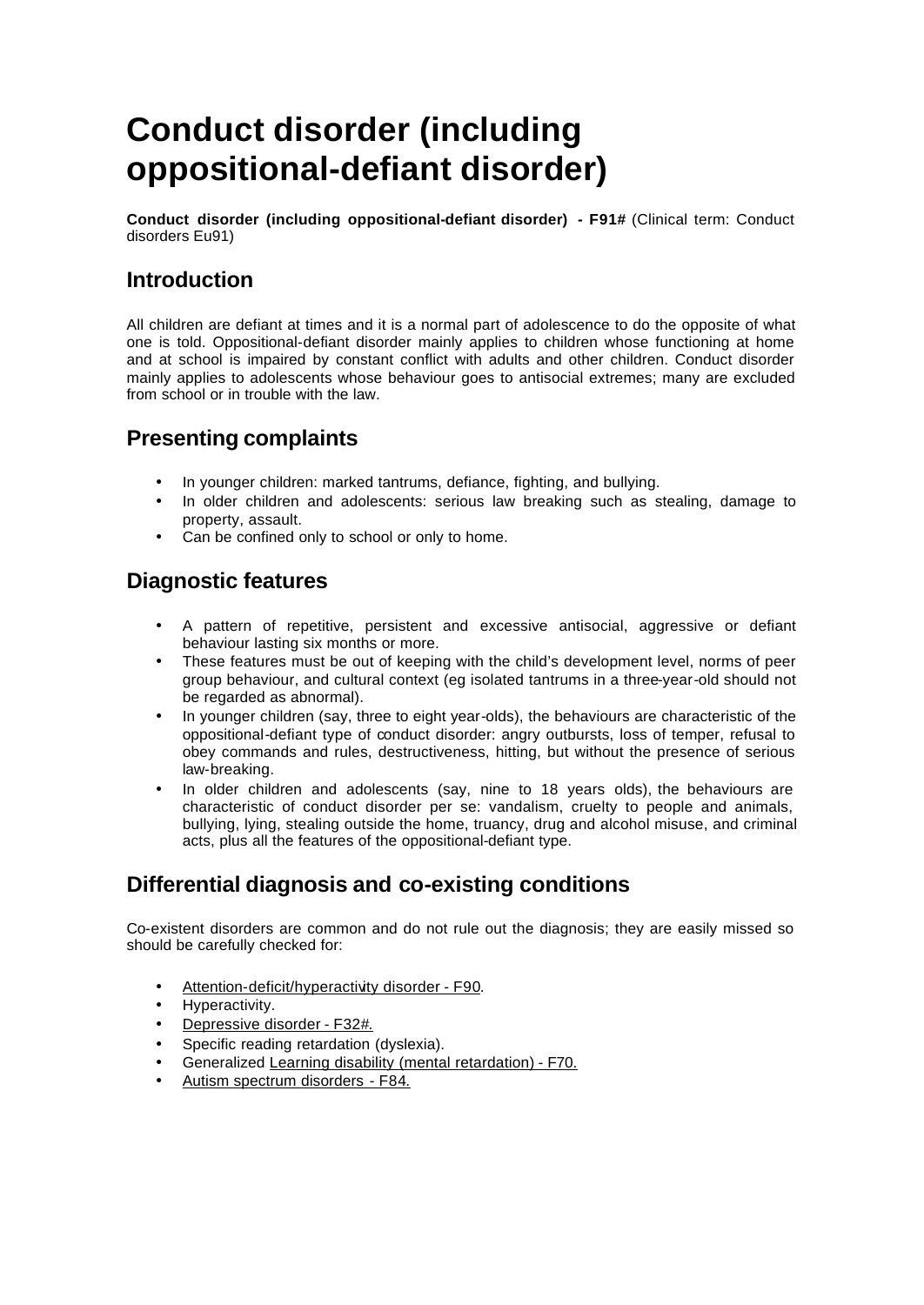• Adjustment reaction (this follows a clear stressor, such as parental divorce, bereavement, trauma, abuse, or change of caregiver).

Parenting problems are commonly associated and include a lack of positive joint activities with the child, insufficient praise, inconsistent discipline, harsh punishments, hostility, rejection or emotional abuse, sexual abuse, and poor monitoring of the whereabouts of older children.

## **Essential information for patient and family**

- The child is likely to be temperamentally different from their siblings, and cannot easily control their actions.
- Antisocial behaviour is learned and can be corrected (unlearned).
- The long-term prognosis is not good without intervention (they do not 'grow out of it') but is good with appropriate management, especially parent behavioural management training (ref 258-260)

#### **References**

**258** Kazdin A. Psychosocial treatments for conduct disorder in children. J Child Psychol Psychiatry 1997, 38: 161-178. (CII) This is a literature review. Promising treatments include problem-solving skills training, parent management training, functional family therapy and multisystemic therapy.

**259** Scott S, Spender Q, Doolan M et al. Multicentre controlled trial of parenting groups for child antisocial behaviour in clinical practice. Br Med J 2001, 323: 194-197. (CIII) Parenting groups effectively reduce serious antisocial behaviour in children in real-life conditions. Follow-up is needed to see if the children's poor prognosis is improved and criminality prevented.

**260** Woolfenden SR, Williams K, Peat J. Family and parenting interventions in children and adolescents with conduct disorder and delinquency aged 10-17 (Cochrane Review). In: The Cochrane Library, Issue 2, 2003. Oxford: Update Software. (AI) Eight trials were analysed. Current evidence suggests that family and parenting interventions for juvenile delinquents and their families have beneficial effects on reducing time spent in institutions. This has an obvious benefit to the participant and their family, and may result in a cost saving for society.

### **General management and advice to patient and family**

- Promote daily play and positive joint activities between parent and child for at least 10 minutes per day, despite both sides' initial reluctance.
- Encourage praise and rewards for specific, agreed desired behaviours. If appropriate, monitor with a chart. Negotiate rewards with the child and change target behaviours every two to six weeks and rewards more often.
- Set clear house rules and give short specific commands about the desired behaviour, not prohibitions about undesired behaviour (eg 'Please walk slowly', rather that 'Don't run').
- Provide consistent and calm consequences for misbehaviour. Many unwanted behaviours can be ignored, and will then stop (but may increase when this technique is first tried). Distracting the child from an unwanted behaviour is likely to be more effective than saying, 'Don't do it'. If neither ignoring nor distraction is appropriate, 'time out' (to avoid the unwanted behaviour receiving positive reinforcement) may be effective. This can involve leaving the child alone to calm down or sending them to a quiet, boring 'time